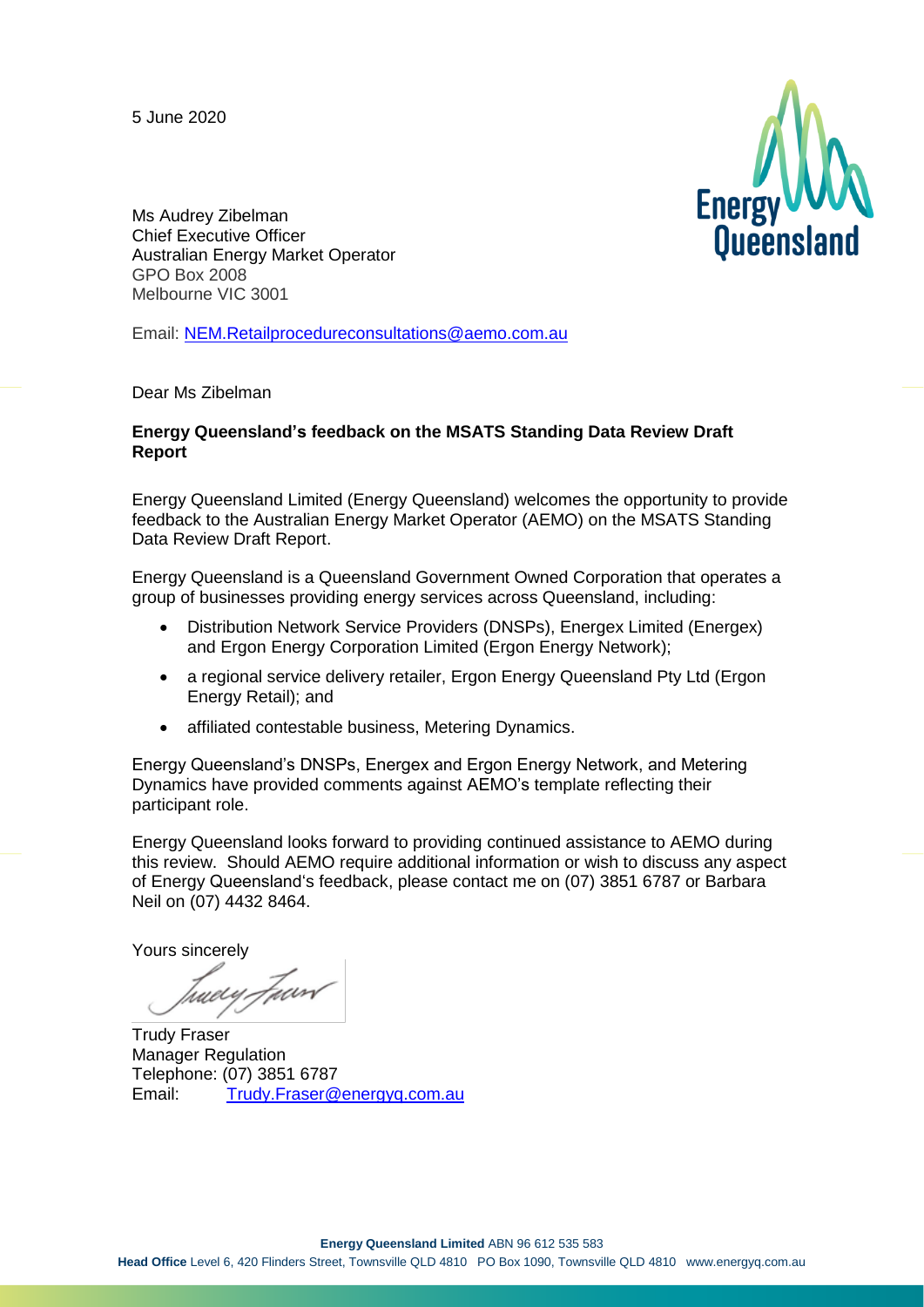MSATS Standing Data Review

- MSDR Issues Paper
- MSATS Procedures WIGS
- MSATS Procedures CATS
- Standing Data for MSATS Guideline
- Retail Electricity Market Procedures Glossary & Framework

CONSULTATION – Draft Stage

# CONSULTATION PARTICIPANT RESPONSE TEMPLATE

*Participant: Energex, Ergon Energy, Metering Dynamics*

*Completion Date: 5 June 2020*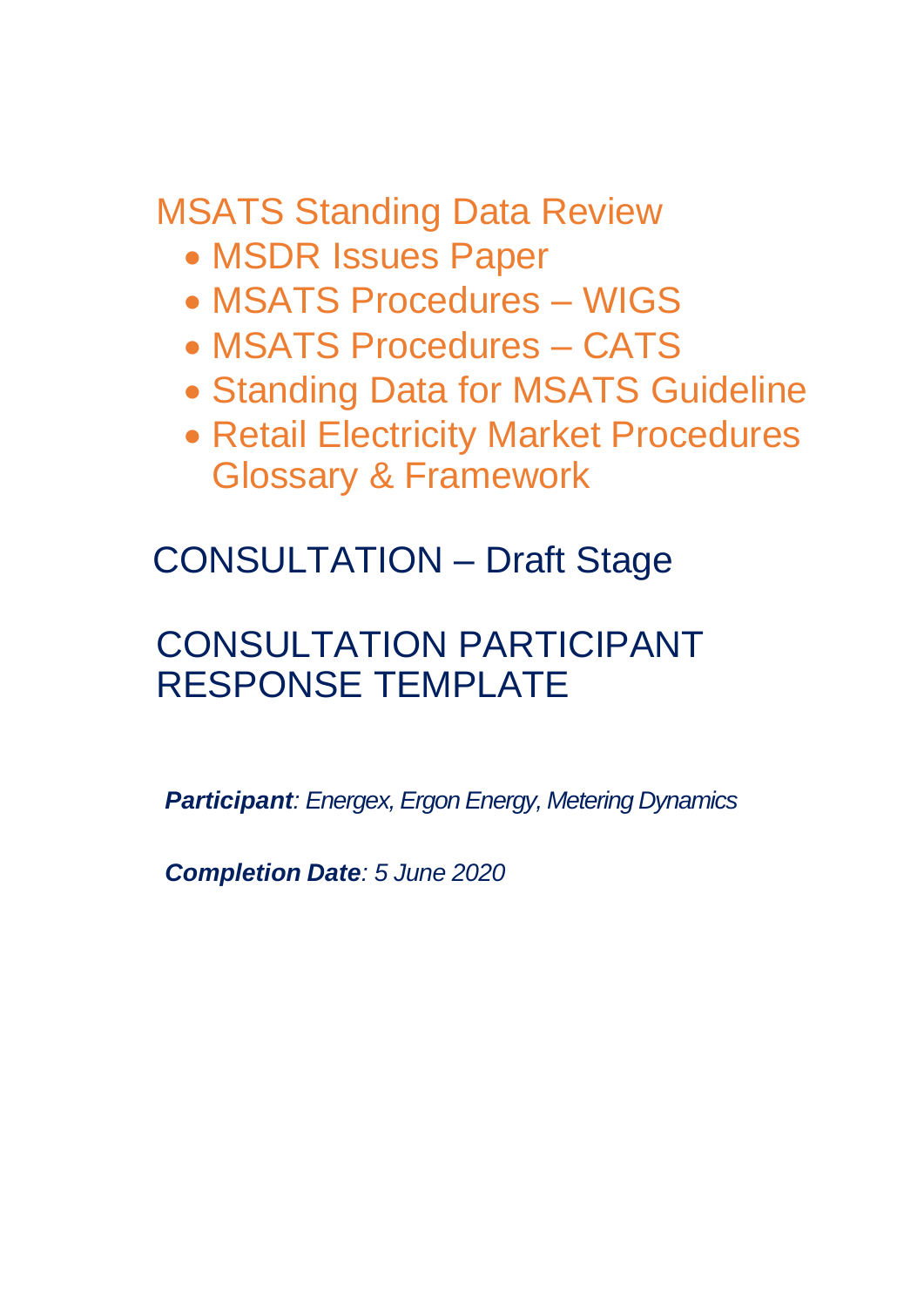## **Table of Contents**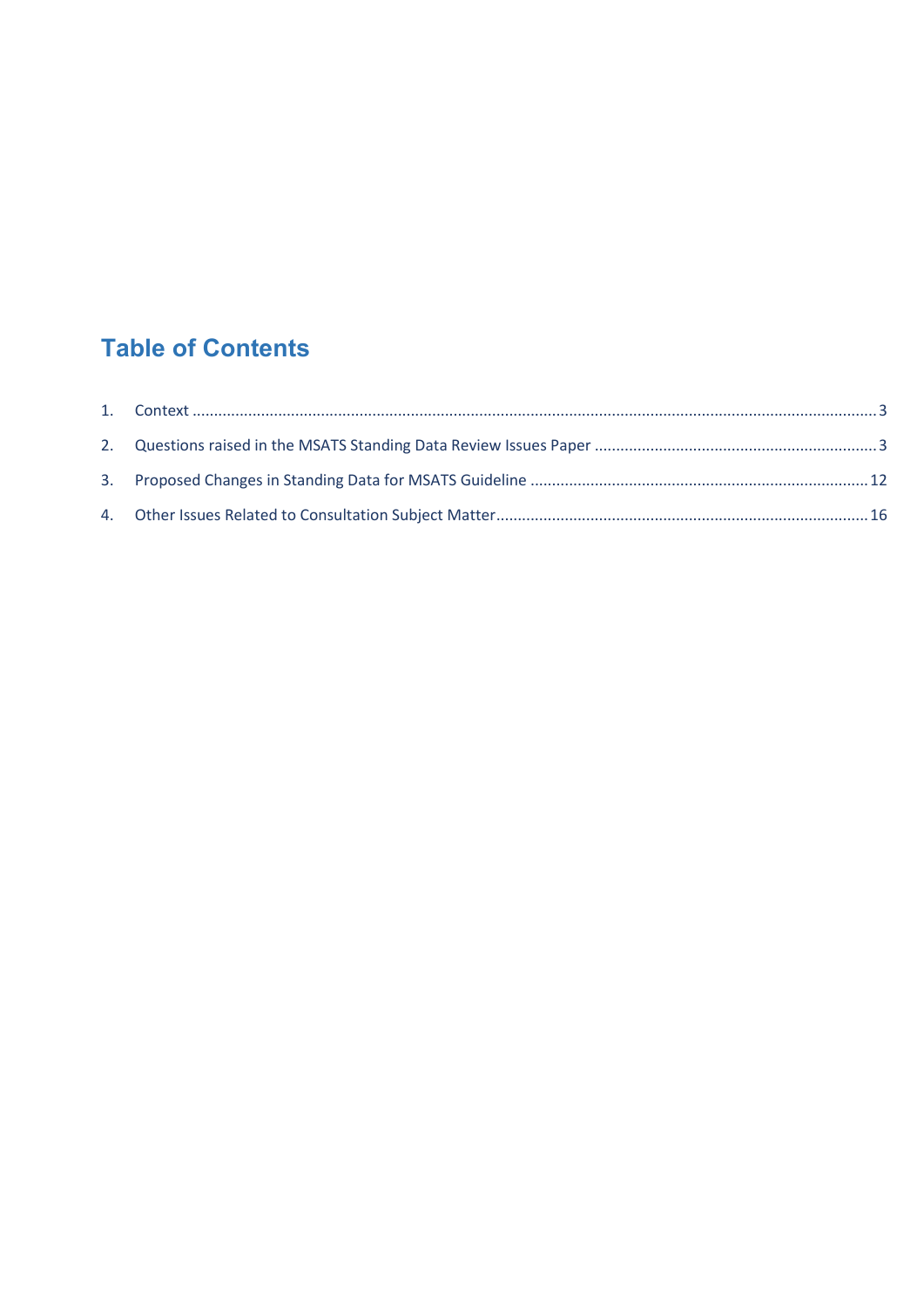### **1. Context**

This template is to assist stakeholders in giving feedback to the questions raised in the Draft Report about the proposed changes to the MSATS Standing Data.

### **2. Questions raised in the MSATS Standing Data Review Draft Report**

### 2.1 Material Issues

<span id="page-3-1"></span><span id="page-3-0"></span>

| <b>Information</b><br>Category                                              | Question<br>No. | Question                                                                                                                                                                                                                                                                     | <b>Participant Comments</b>                                                                                                                                                                                                                                                                                                                                                                                                                   |
|-----------------------------------------------------------------------------|-----------------|------------------------------------------------------------------------------------------------------------------------------------------------------------------------------------------------------------------------------------------------------------------------------|-----------------------------------------------------------------------------------------------------------------------------------------------------------------------------------------------------------------------------------------------------------------------------------------------------------------------------------------------------------------------------------------------------------------------------------------------|
| Type 4a<br><b>Metering</b><br>Installation<br>(MRAM) Reason                 | $\mathbf{1}$ .  | What are the key issues for AEMO to consider in working with<br>stakeholders to explore with the AEMC the potential benefits<br>of enhanced access to exception information?                                                                                                 | We note the MSATS Standing Data Review<br>(MSDR) proposes to add an 'Exemption' field.<br>As an exemption is required for a Type 4a<br>installation due to NoComms but not for<br>CustRefusal, we would propose adding an<br>'Exemption Type' element to the new<br>Exemption field. By doing so the reason for a<br>Type 4a site could then be determined by the<br>MRAM install code and the presence or<br>absence of a Type 4a exemption. |
| <b>Metering</b><br><b>Installation</b><br><b>Transformer</b><br>Information | 2.              | In the cases where transformers have dual secondary<br>windings or more (500kV: 110V: 110V), how would<br>participants prefer to see those represented in the<br>enumerated list for VT Ratio, keeping in mind that a<br>transformer can have up to five secondary windings? | For the purpose of populating VT details in<br>MSATS, we feel there is only value in capturing<br>the VT ratio details related to the secondary<br>connected to the metering installation.                                                                                                                                                                                                                                                    |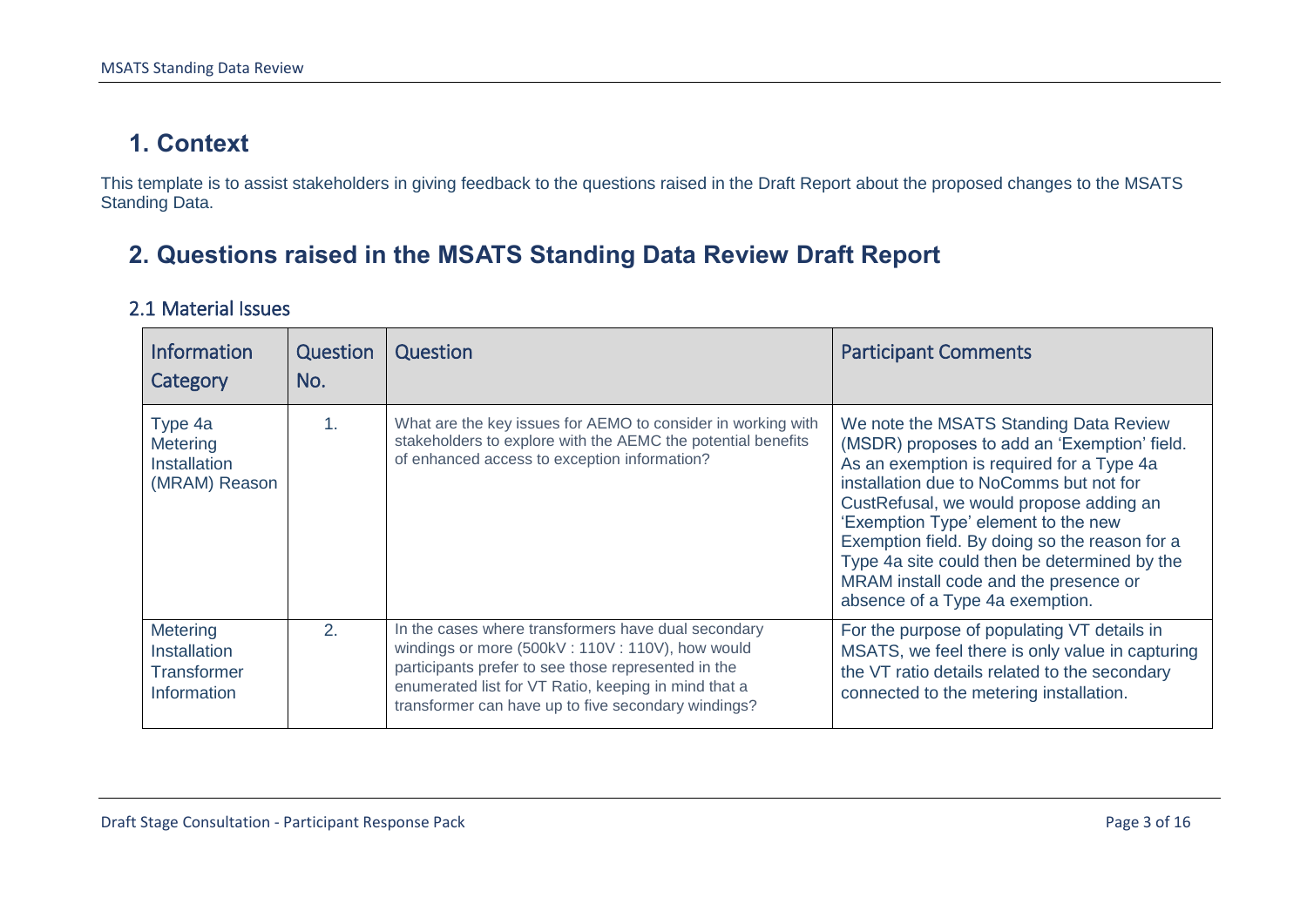| <b>Information</b><br>Category       | Question<br>No. | Question                                                                                                                                                                                                                                                                                                          | <b>Participant Comments</b>                                                                                                                                                                                                                                                                                                                                                                                                                                                                                                                                                                                                                                                                         |
|--------------------------------------|-----------------|-------------------------------------------------------------------------------------------------------------------------------------------------------------------------------------------------------------------------------------------------------------------------------------------------------------------|-----------------------------------------------------------------------------------------------------------------------------------------------------------------------------------------------------------------------------------------------------------------------------------------------------------------------------------------------------------------------------------------------------------------------------------------------------------------------------------------------------------------------------------------------------------------------------------------------------------------------------------------------------------------------------------------------------|
|                                      |                 |                                                                                                                                                                                                                                                                                                                   | Further, we seek clarity as to whether, if<br>implemented, this information would need to be<br>retrospectively populated.                                                                                                                                                                                                                                                                                                                                                                                                                                                                                                                                                                          |
| <b>Shared Fuse</b><br><b>Details</b> | 3.              | Through what mechanism can a MC or MP communicate with<br>an LNSP to instigate shared isolation point status changes?                                                                                                                                                                                             | It is our preference to use existing market<br>transactions to provide updates of the Shared<br>Isolation Points, i.e. NOMW.                                                                                                                                                                                                                                                                                                                                                                                                                                                                                                                                                                        |
| <b>GPS</b><br>Coordinates            | 4.              | Please explain the benefits for expanding the GPS<br>coordinates field to cover all NMIs given this would be a<br>significant cost? For example, some multi-floor buildings<br>would have the same GPS coordinates so you may also need<br>to have elevation for which floor (assuming metering on each<br>unit)? | We believe the main benefit of including GPS<br>coordinates would be in relation to rural/remote<br>installations, but also see some benefits moving<br>forward with sites that are churning MPBs, as<br>per SA Power Networks and CitiPower<br>Powercor's statements in the Draft Report. <sup>1</sup><br>If required to develop systems / processes to<br>capture GPS coordinates for rural installations<br>we would apply this to allow installations but<br>feel there may not be significant benefits for<br>sites with multiple installations in a shared<br>location. Notwithstanding, we note there would<br>be a significant cost impact for completing this<br>data conversion activity. |
|                                      | 5.              | AEMO has applied the definition of rural using the<br>'Designated regional area postcodes' to gain consistency in<br>approach, however feedback indicates a mixed response to                                                                                                                                     | While Ergon Energy utilises the urban, short<br>rural and long rural classifications, Energex<br>does not.                                                                                                                                                                                                                                                                                                                                                                                                                                                                                                                                                                                          |

<sup>1</sup> MSDR Draft Report, page 29

 $\overline{a}$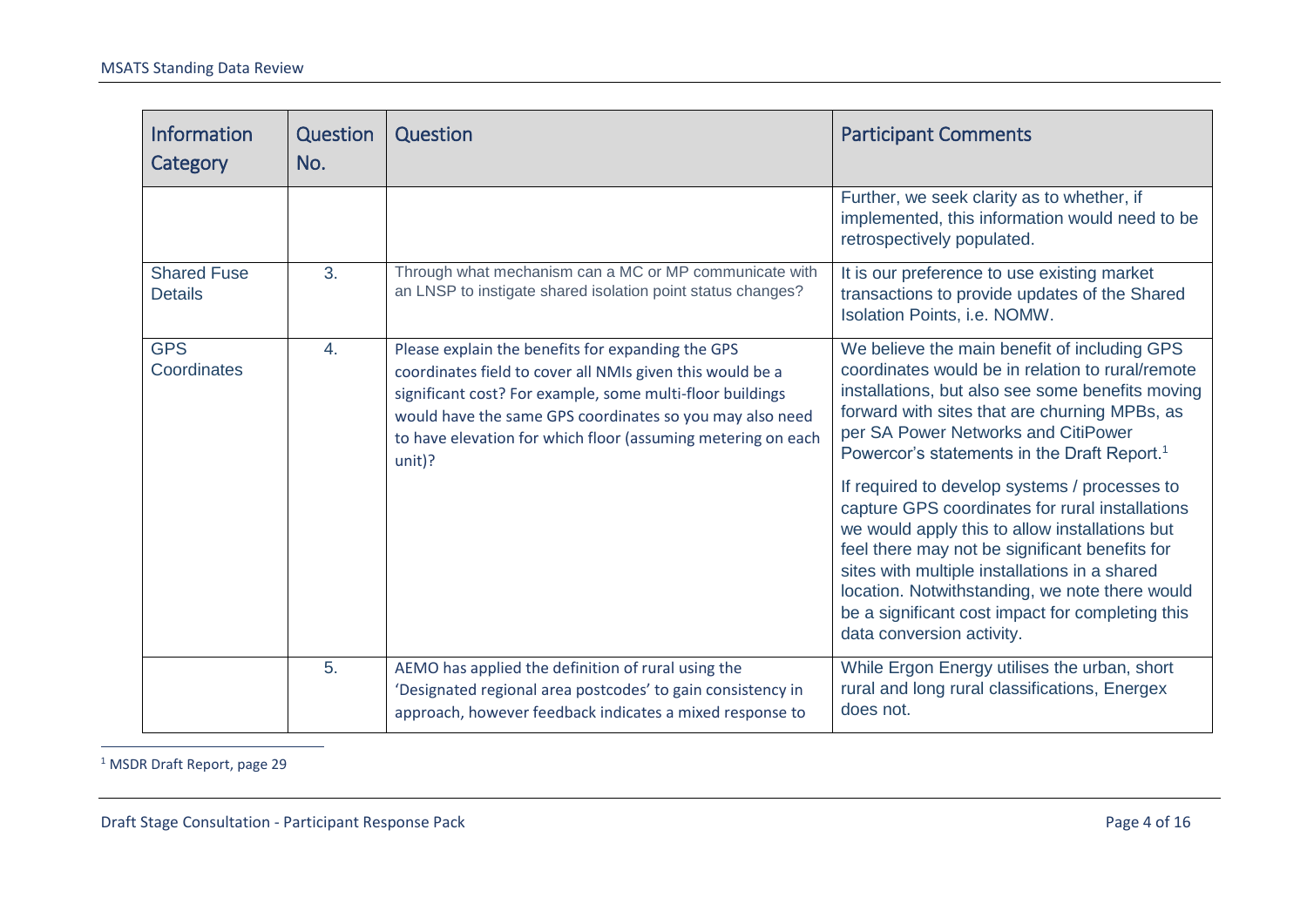| <b>Information</b><br>Category                           | Question<br>No. | Question                                                                                                                                                                                                                                                                                                                                       | <b>Participant Comments</b>                                                                                                                                                                                                                                                                                                     |
|----------------------------------------------------------|-----------------|------------------------------------------------------------------------------------------------------------------------------------------------------------------------------------------------------------------------------------------------------------------------------------------------------------------------------------------------|---------------------------------------------------------------------------------------------------------------------------------------------------------------------------------------------------------------------------------------------------------------------------------------------------------------------------------|
|                                                          |                 | this option. Is there an alternate NEM wide definition that<br>can be applied across the NEM? AEMO notes, for example, in<br>Queensland NMIs are required to be classified as urban, short<br>rural and long rural for Guaranteed Service Levels. Is there<br>something similar to this in other jurisdictions and can it be<br>applied there? | Using postcodes to determine rural areas whilst<br>usable does create its own set of challenges.<br>For example, post code 4702 covers the edge<br>of Rockhampton (Gracemere) all the way to<br>Emerald. This area may include localities that<br>you may not wish to class as rural, as well as<br>localities which are rural. |
|                                                          |                 |                                                                                                                                                                                                                                                                                                                                                | An alternative solution may be to classify rural<br>as a designated distance from a designated<br>metro centre.                                                                                                                                                                                                                 |
|                                                          | 6.              | Do you agree with AEMO proposal? If yes, why? If no, why<br>not? Please provide reasons.                                                                                                                                                                                                                                                       | We agree with the AEMO proposal in principle,<br>and in particular the application to Type 1-4<br>meters. However, we seek clarification if this is<br>also intended to apply retrospectively to Type 6<br>meters. If it is intended to apply to Type 6<br>meters we note this would incur significant<br>expense.              |
| <b>Network</b><br>Additional<br><b>Information field</b> | 7 <sub>1</sub>  | What uses do participants (retailers, networks and metering<br>parties) have for the Network Additional Information field?                                                                                                                                                                                                                     | Energex and Ergon MDP/LNSP utilise this field<br>for the Time of Use Splits on COMMS metering<br>to bill correctly. It should be noted that the<br>information provided is specific to Energex and<br>Ergon.<br>Energex and Ergon LNSP utilise this field to<br>advertise retrospective dates relating to tariff                |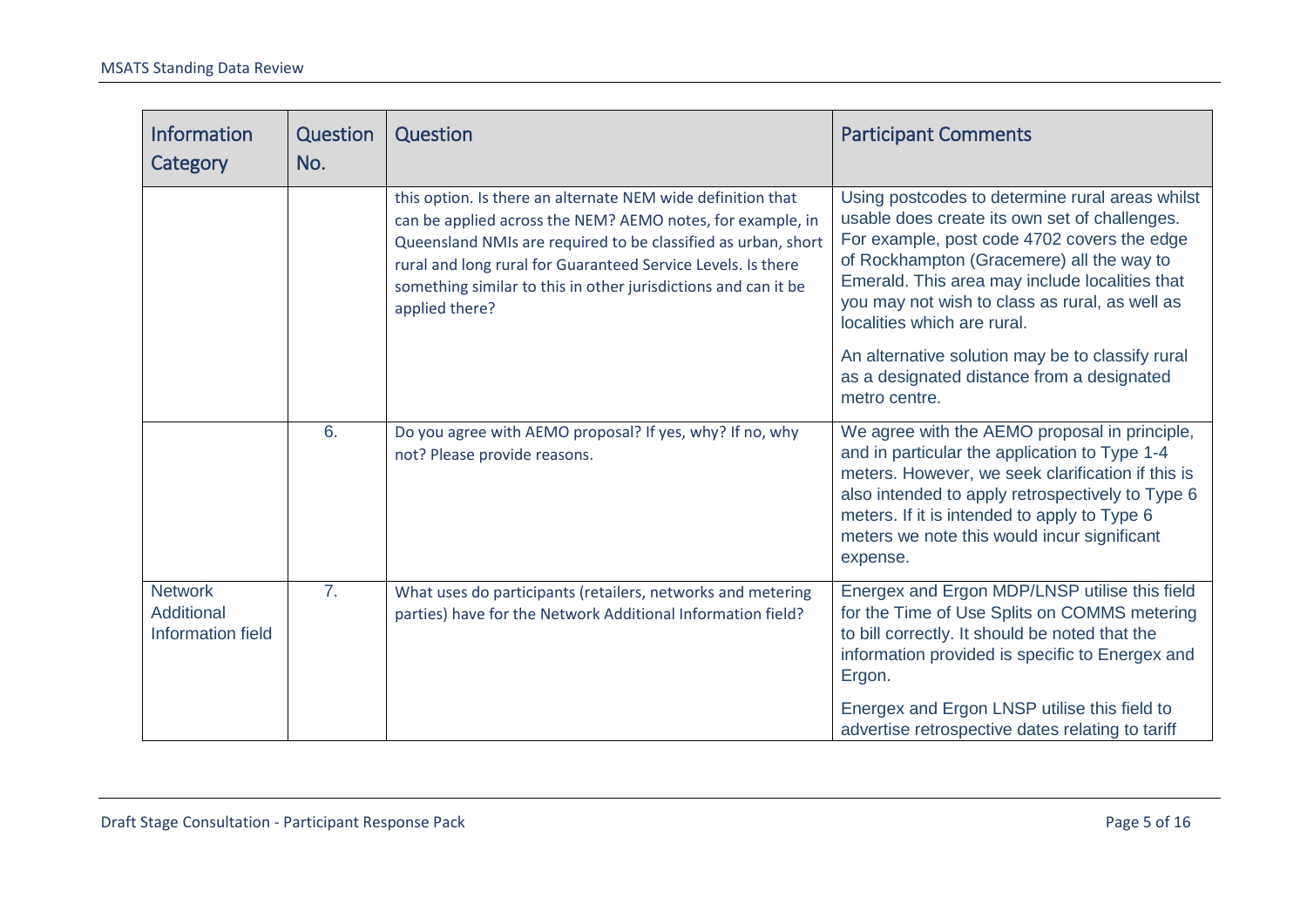| <b>Information</b><br>Category | Question<br>No. | Question                                                                                                                                                                   | <b>Participant Comments</b>                                                           |
|--------------------------------|-----------------|----------------------------------------------------------------------------------------------------------------------------------------------------------------------------|---------------------------------------------------------------------------------------|
|                                |                 |                                                                                                                                                                            | changes – this information is utilised by other<br><b>Market Participants.</b>        |
|                                |                 |                                                                                                                                                                            | Metering Dynamics do not utilise this field.                                          |
|                                | 8.              | Are there other fields that may be suitable to apply this<br>information? For example, Meter Location field with an<br>increased character length available for the field. | No comment.                                                                           |
|                                | 9.              | Do you agree with retaining the Network Additional<br>Information field?                                                                                                   | We do not object to retaining this field as long<br>as its use is not made mandatory. |

### 2.2 Data Transition

| <b>Information</b><br>Category                         | Question<br>No. | Question                                                                                        | <b>Participant Comments</b>                                                                                                              |
|--------------------------------------------------------|-----------------|-------------------------------------------------------------------------------------------------|------------------------------------------------------------------------------------------------------------------------------------------|
| <b>Scenarios</b>                                       | 10.             | For Removed fields, would you prefer Option 1 (retain history)<br>or Option 2 (remove history)? | Our preference is for Option 2, as population of<br>this data is currently limited or inaccurate and<br>will eventually become outdated. |
| Scenario 2: Add<br>a new field<br>(Proposed<br>Fields) | 11.             | For Added fields, would you prefer Option 1, 2a, 2b, 2c, 3, 4<br>or $5?$                        | Our preference is for Option 4.                                                                                                          |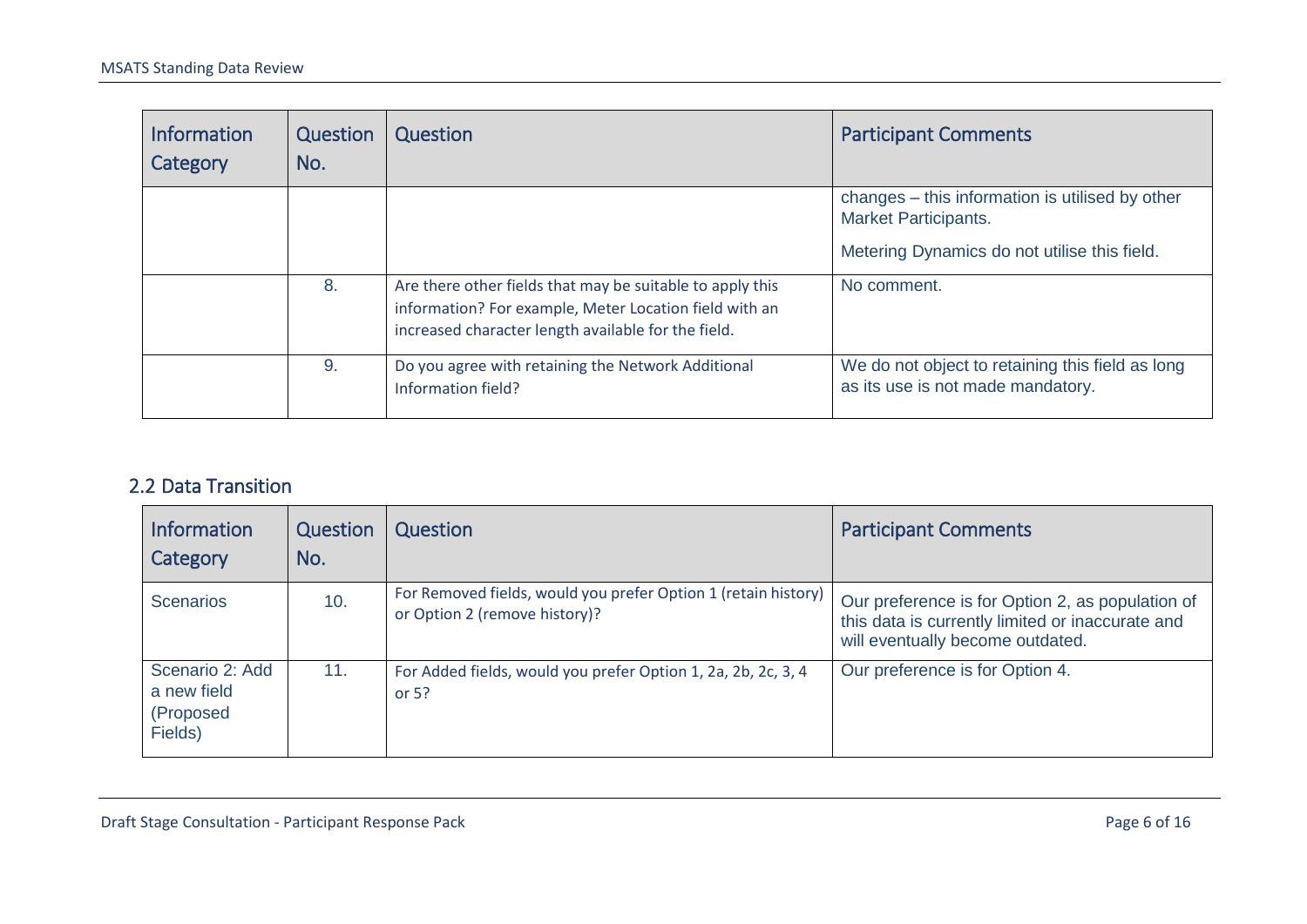| <b>Information</b><br>Category                          | Question<br>No. | Question                                                                                           | <b>Participant Comments</b>                                                 |
|---------------------------------------------------------|-----------------|----------------------------------------------------------------------------------------------------|-----------------------------------------------------------------------------|
|                                                         | 12.             | If you choose Option 2a, please choose between i(a) or i(b)<br>and provide answers for ii.         | No comment.                                                                 |
|                                                         | 13.             | If you choose Option 2b, please choose between i(a) or i(b)<br>and provide answers for ii and iii. | No comment.                                                                 |
|                                                         | 14.             | If you choose Option 2c, please choose between for i(a) or<br>$i(b)$ .                             | No comment.                                                                 |
|                                                         | 15.             | Do you have any further comment regarding the above?                                               | We agree to work with AEMO to populate the<br>required fields as necessary. |
| Scenario 3:<br>Amend an<br>existing field (To<br>Amend) | 16.             | For Amended fields, would you prefer Option 1, 2a, 2b, 3, 4<br>or $5?$                             | Our preference is for Option 4.                                             |
|                                                         | 17.             | If you choose Option 2a, please choose between i(a) or i(b)<br>and provide answers for ii.         | No comment.                                                                 |
|                                                         | 18.             | If you choose Option 2b, please choose between i(a) or i(b)<br>and provide answers for ii and iii. | No comment.                                                                 |
|                                                         | 19.             | Please provide any further details required                                                        | We agree to work with AEMO to populate the<br>required fields as necessary. |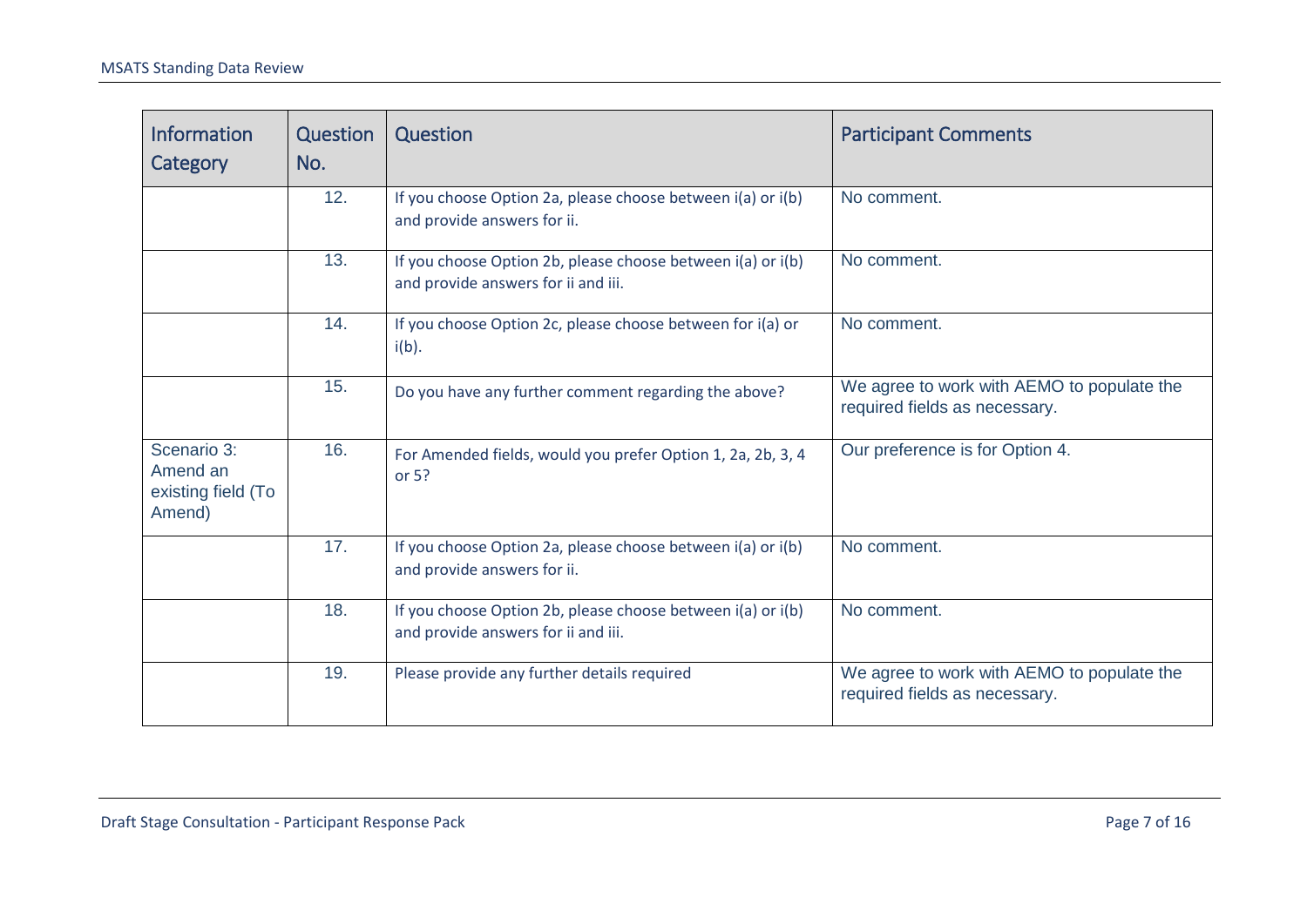| <b>Information</b><br>Category                    | Question<br>No. | Question                                                                                              | <b>Participant Comments</b>                                                  |
|---------------------------------------------------|-----------------|-------------------------------------------------------------------------------------------------------|------------------------------------------------------------------------------|
| Outbound<br><b>Notification</b><br><b>Options</b> | 20.             | For Outbound Notifications, would you prefer Option 1, 1a, 2,<br>or $3?$                              | Our preference is for Option 2.                                              |
|                                                   | 21.             | Do you have an alternate method of receiving Outbound<br>Notifications? If so, please provide details | We do not have an alternative method of<br>receiving Outbound Notifications. |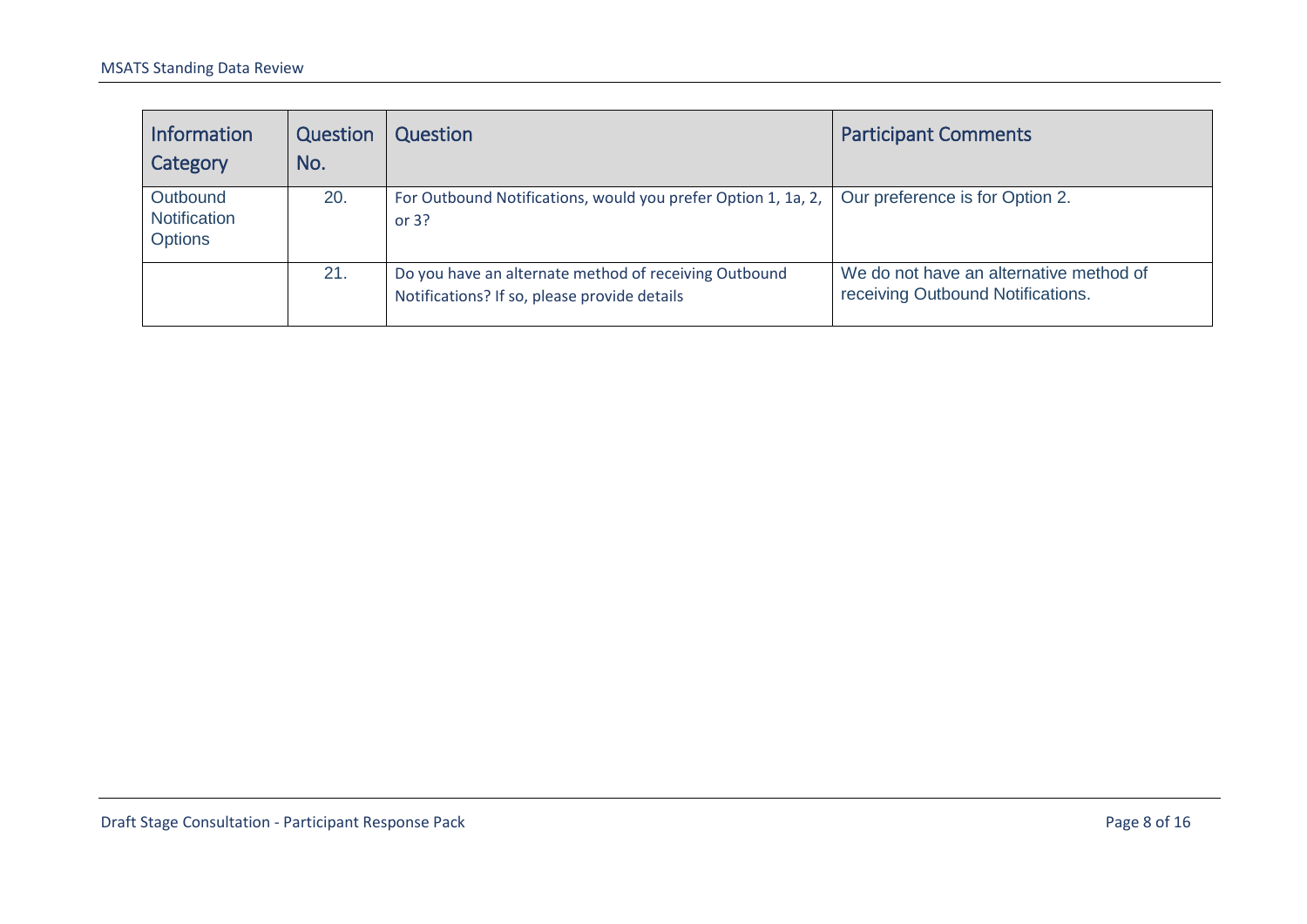#### 2.3 Other Matters

| <b>Information</b><br>Category       | Question<br>No. | Question                                                                                                                                                                                                   | <b>Participant Comments</b>                                                                                                                                                                                                                                                                            |
|--------------------------------------|-----------------|------------------------------------------------------------------------------------------------------------------------------------------------------------------------------------------------------------|--------------------------------------------------------------------------------------------------------------------------------------------------------------------------------------------------------------------------------------------------------------------------------------------------------|
| <b>Consumer Data</b><br><b>Right</b> | 22.             | Do you agree with the proposed new fields?                                                                                                                                                                 | We support the two new fields.                                                                                                                                                                                                                                                                         |
|                                      | 23.             | What types of scenarios $-$ including specific examples $-$ could<br>be envisaged which would raise complexities whose resolution<br>would be required in order to achieve the data sharing<br>objectives? | We suggest that requests for data for multiple<br>NMIs (multiple customers or multiple NMIs for<br>one customer) where only one authorisation<br>has been given would raise complexities<br>requiring resolution. It is unclear how it could be<br>determined if authority for all NMIs is legitimate. |
|                                      | 24.             | What sorts of consequences - including potential unintended<br>consequences - may need to be considered in respect of these<br>fields?                                                                     | If an LNSP is notified of a change of account<br>holder we would initiate an NTC where the tariff<br>has been grandfathered, i.e. solar.                                                                                                                                                               |
|                                      | 25.             | Do you agree with the timeframe for updating the data in<br>these fields?                                                                                                                                  | We have no objections to the proposed<br>timeframes.                                                                                                                                                                                                                                                   |
|                                      | 26.             | Are there other suggestions to help meet the ACCC's<br>objective?                                                                                                                                          | We seek clarity as to where in MSATS these<br>fields will be located, and how the FRMP will<br>update them. Our preference is that these<br>details are provided via a CDN.                                                                                                                            |
|                                      | 27.             | Given this change commenced on 1 December 2017, to what<br>extent are you seeing issues with the population of the NTC?                                                                                    | We largely experience the lack of valid NTC or<br>incorrect NTCs. For example, when using 'Not<br>Applicable', providing the incorrect Load Control<br>Tariff, or nominating random tariffs without any<br>confirmation when performing metering updates                                               |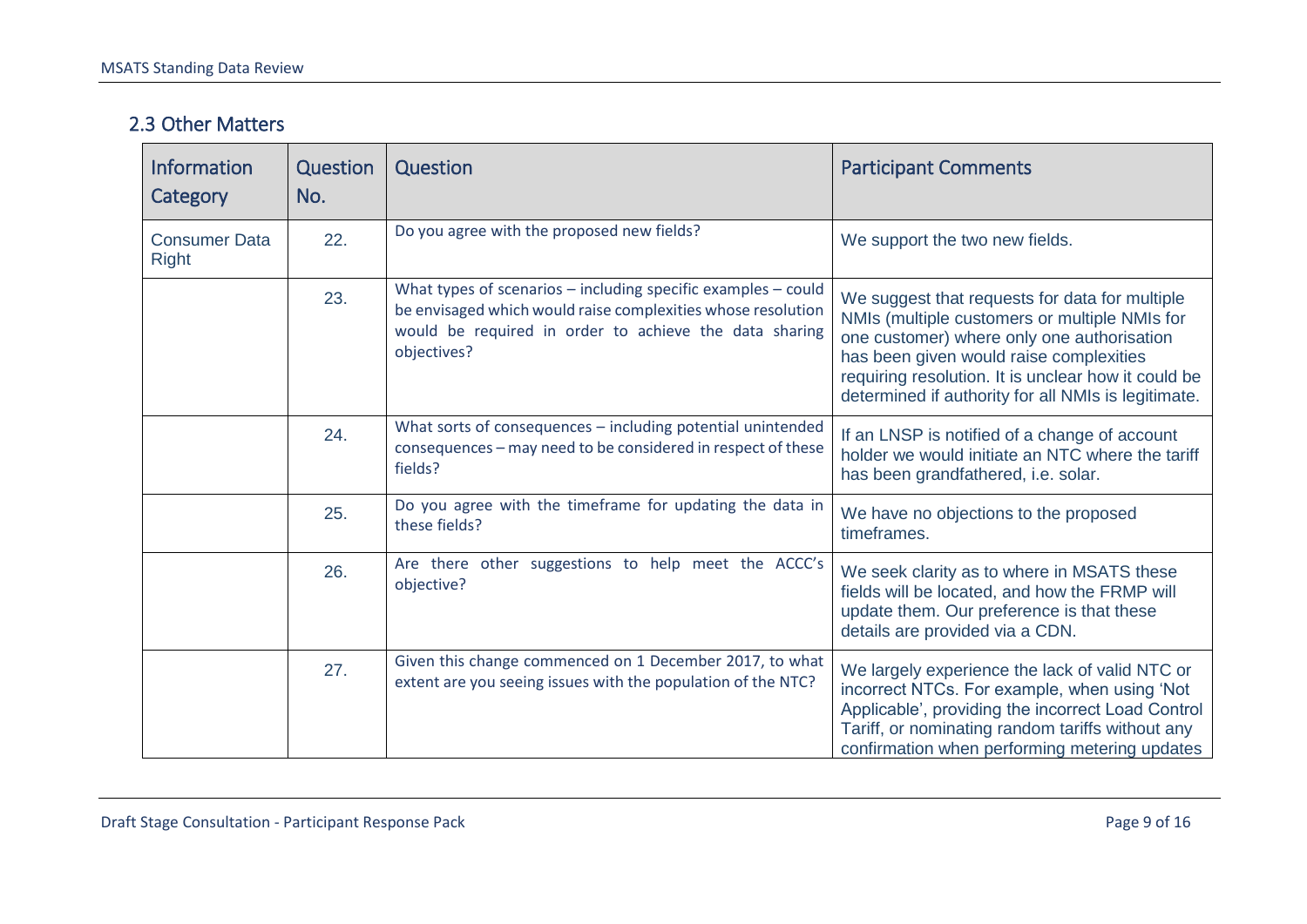| <b>Information</b><br>Category | Question<br>No. | Question                                                                                                                                                                                                                                                                                                                                                                                                                                                                                                                                       | <b>Participant Comments</b>                                                                                                                                                                                                                                                                                                                                                                                                                                                                                                                                                                                                                |
|--------------------------------|-----------------|------------------------------------------------------------------------------------------------------------------------------------------------------------------------------------------------------------------------------------------------------------------------------------------------------------------------------------------------------------------------------------------------------------------------------------------------------------------------------------------------------------------------------------------------|--------------------------------------------------------------------------------------------------------------------------------------------------------------------------------------------------------------------------------------------------------------------------------------------------------------------------------------------------------------------------------------------------------------------------------------------------------------------------------------------------------------------------------------------------------------------------------------------------------------------------------------------|
|                                |                 |                                                                                                                                                                                                                                                                                                                                                                                                                                                                                                                                                | in the Market creates additional work for the<br>Retailer and LNSP to rectify incorrect tariffs.<br>Further, using invalid or incorrect NTCs on<br>MSW requests requires either follow up with the<br>requesting FRMP or utilising a default NTC as<br>advertised by the LNSP or determined from the<br><b>MSATS NTC table.</b><br>Finally, we have also experienced issues<br>relating to application of grandfathered NTC's<br>and application of NTC for metering alterations<br>where the FRMP has supplied a NTC per initial<br>requests and the LNSP has since updated the<br>NTC, leading to multiple NTC changes /<br>corrections. |
|                                | 28.             | If AEMO was to review the obligations on NTC, out of the<br>options proposed, which do you see being the most effective<br>to address the current issues experienced. Please provide<br>reasons as to why you think the options you've chosen would<br>address the issue.<br>a) Compliance options for MPB performance for<br>incorrectly populating NTC<br>b) Retailer obligations to inform the MC and MPB of the<br>appropriate NTC<br>c) Network obligations to correct an incorrectly populated<br>NTC within three business days; and or | We support the current process which places<br>cascading obligations for the NTC on all parties.<br>Initially the Retailer and MPB should advertise<br>the NTC correctly to the Market. LNSPs would<br>then validate the NTC and make changes<br>accordingly if required. However, we suggest<br>that 5 business days is a more appropriate<br>timeframe to correct the NTC.<br>Should AEMO choose to further review the<br>obligations on the NTC we suggest that<br>additional consultation would be prudent.                                                                                                                            |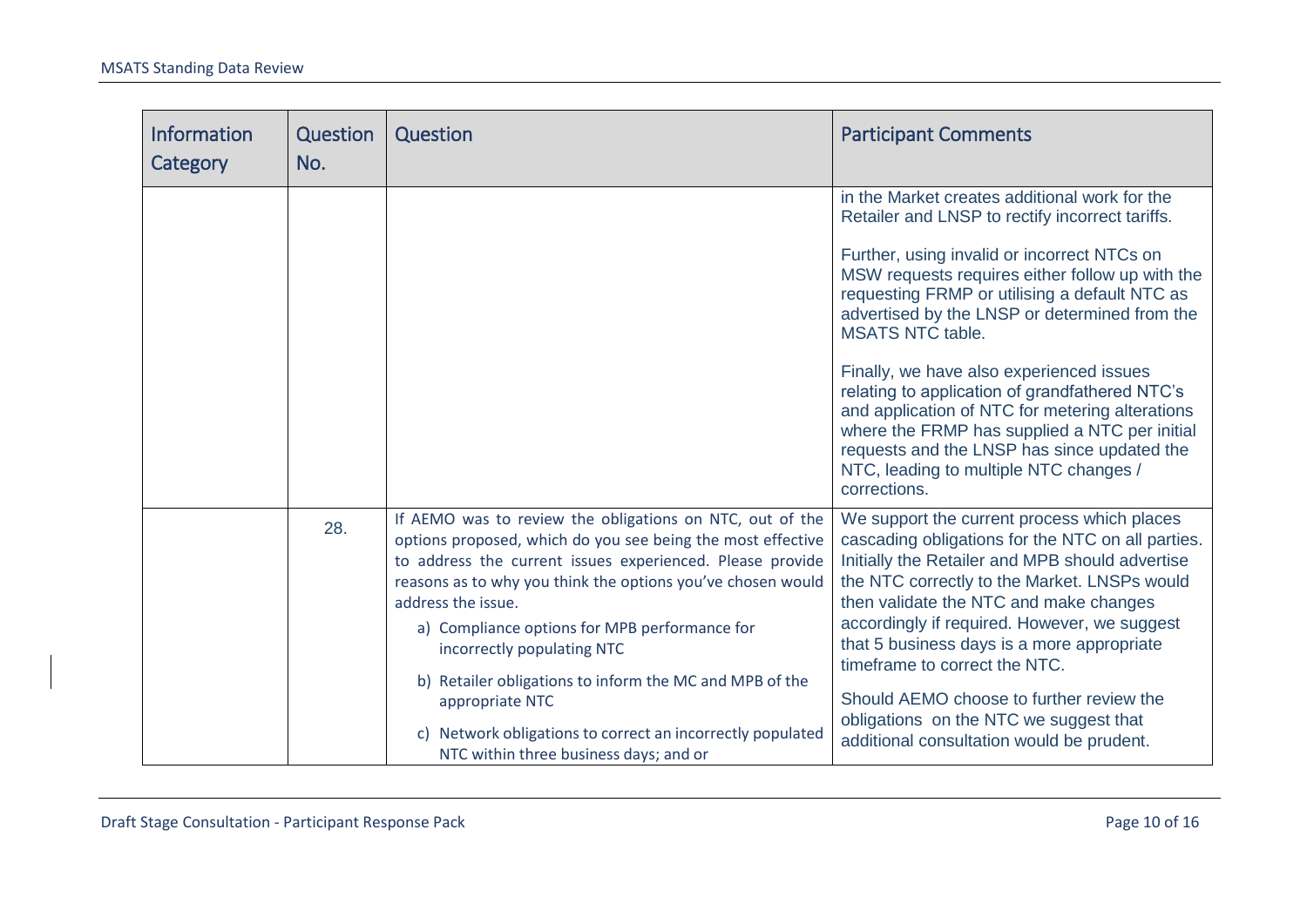<span id="page-11-0"></span>

| <b>Information</b><br>Category | Question<br>No. | Question                                                                                                                                                                                                                                                                                                              | <b>Participant Comments</b>                                                                                                                                                                                                                                                                                                                                                           |
|--------------------------------|-----------------|-----------------------------------------------------------------------------------------------------------------------------------------------------------------------------------------------------------------------------------------------------------------------------------------------------------------------|---------------------------------------------------------------------------------------------------------------------------------------------------------------------------------------------------------------------------------------------------------------------------------------------------------------------------------------------------------------------------------------|
|                                |                 | d) If networks are provided the obligation to populate NTC<br>then they will have only three business days to correctly<br>populate this after the metering installation details are<br>provided by the MPB, this will ensure there are not<br>additional delays to the commissioning of the meter in<br><b>MSATS</b> |                                                                                                                                                                                                                                                                                                                                                                                       |
|                                | 29.             | Do you have any comments on the options provided by<br><b>Endeavour Energy?</b>                                                                                                                                                                                                                                       | We do not believe that Option 2 is practicable<br>as it is common to have multiple NTCs<br>applicable at a metering installation (e.g.<br>principle, controlled load and generation tariffs).<br>As such, we believe the NTC should stay on the<br>meter level and not at the NMI level. This would<br>enable clarification of multiple NTCs on multiple<br>meters attached to a NMI. |
|                                |                 |                                                                                                                                                                                                                                                                                                                       | We suggest AEMO consider the impact any<br>further changes will have on network<br>expenditure under approved regulatory<br>determinations.                                                                                                                                                                                                                                           |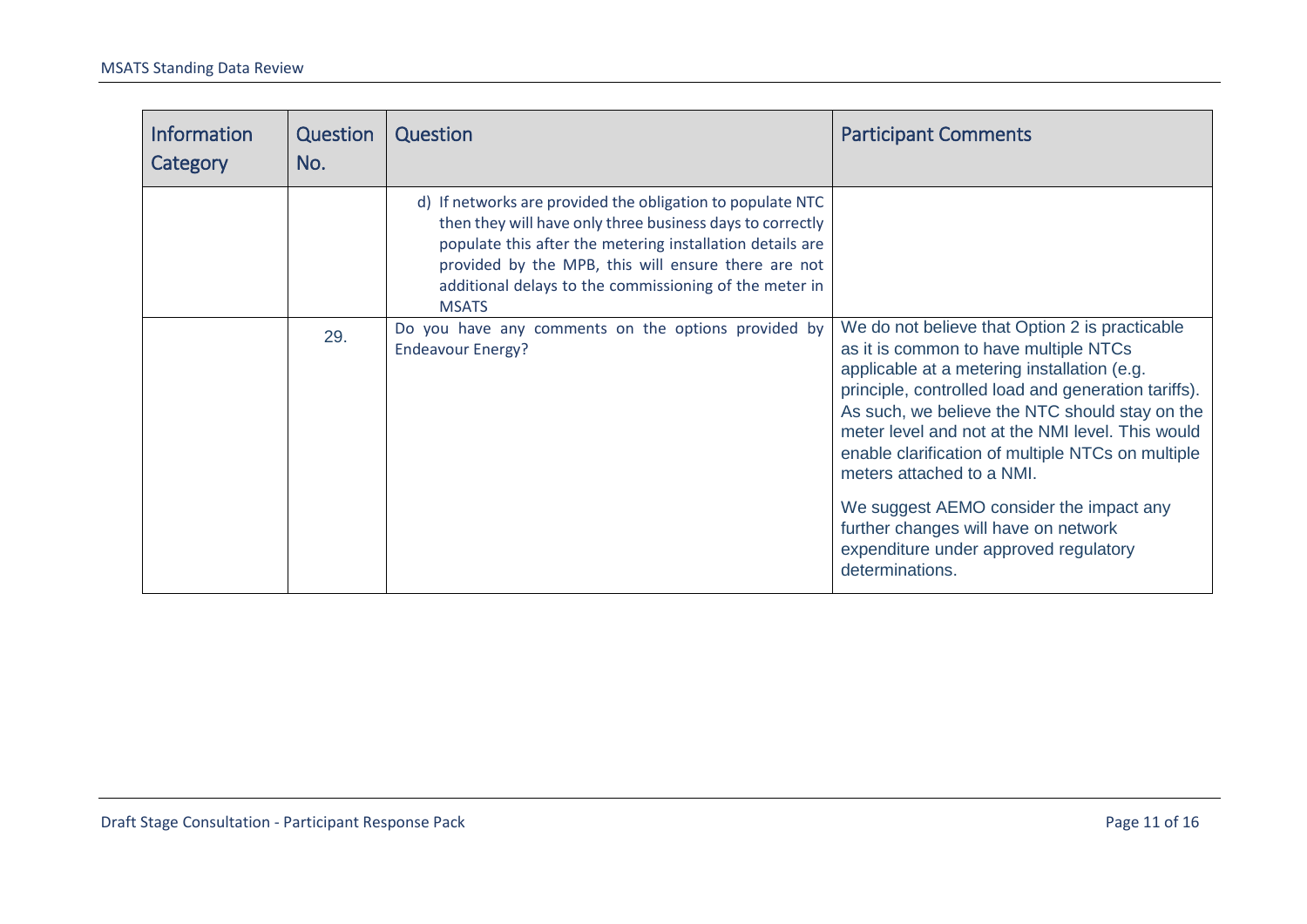## **3. Proposed Changes in MSATS Procedures - WIGS**

| <b>Section No/Field Name</b> | <b>Participant Comments</b>                                                                                                                                                          |
|------------------------------|--------------------------------------------------------------------------------------------------------------------------------------------------------------------------------------|
|                              | We have no further comments on this matter. Separate feedback has been provided in the<br>Standing Data for MSATS documents regarding suitable fields to be utilised moving forward. |
|                              |                                                                                                                                                                                      |
|                              |                                                                                                                                                                                      |
|                              |                                                                                                                                                                                      |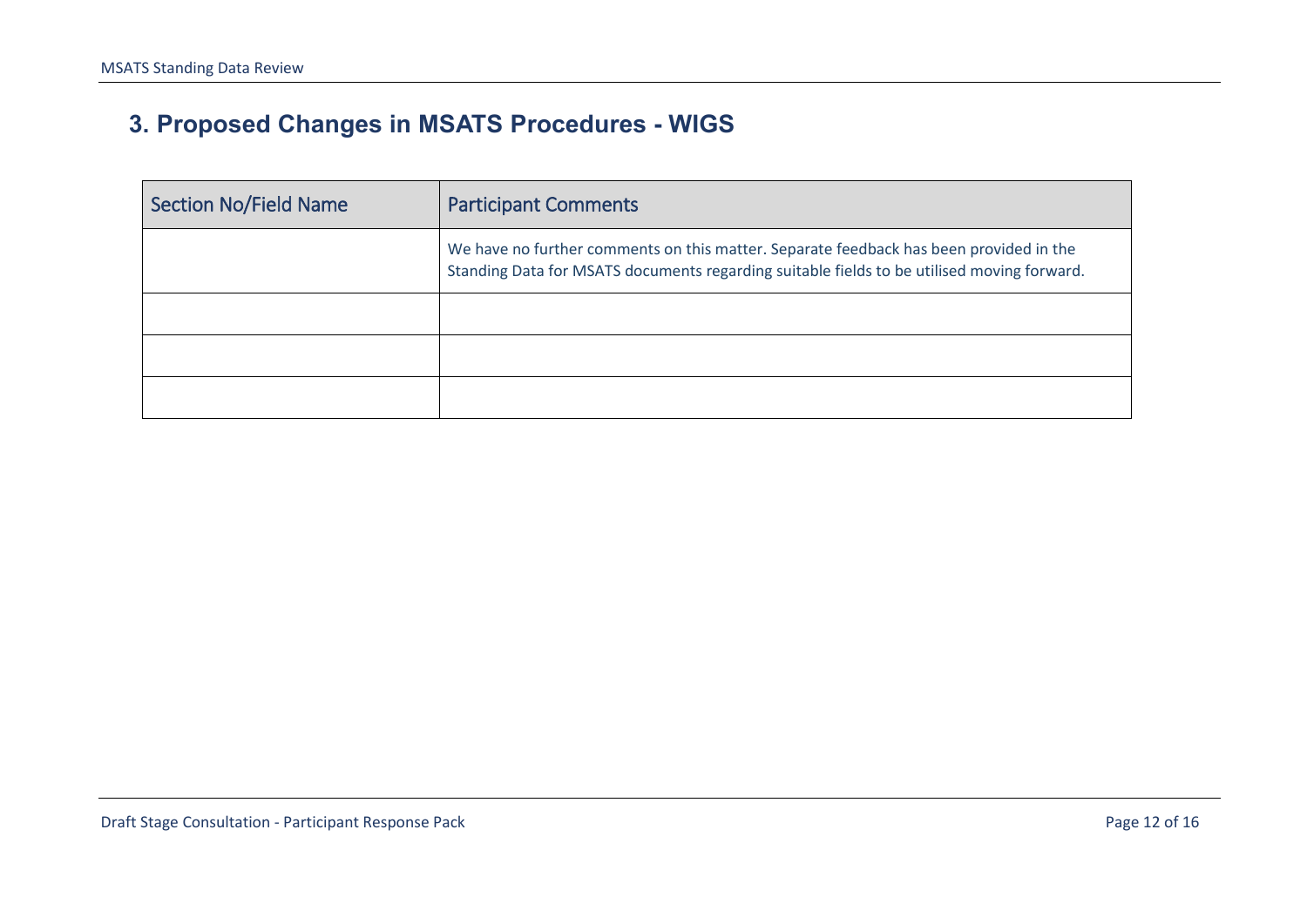## **4. Proposed Changes in MSATS Procedures - CATS**

| <b>Section No/Field Name</b> | <b>Participant Comments</b>                                                                                                                                                          |
|------------------------------|--------------------------------------------------------------------------------------------------------------------------------------------------------------------------------------|
|                              | We have no further comments on this matter. Separate feedback has been provided in the<br>Standing Data for MSATS documents regarding suitable fields to be utilised moving forward. |
|                              |                                                                                                                                                                                      |
|                              |                                                                                                                                                                                      |
|                              |                                                                                                                                                                                      |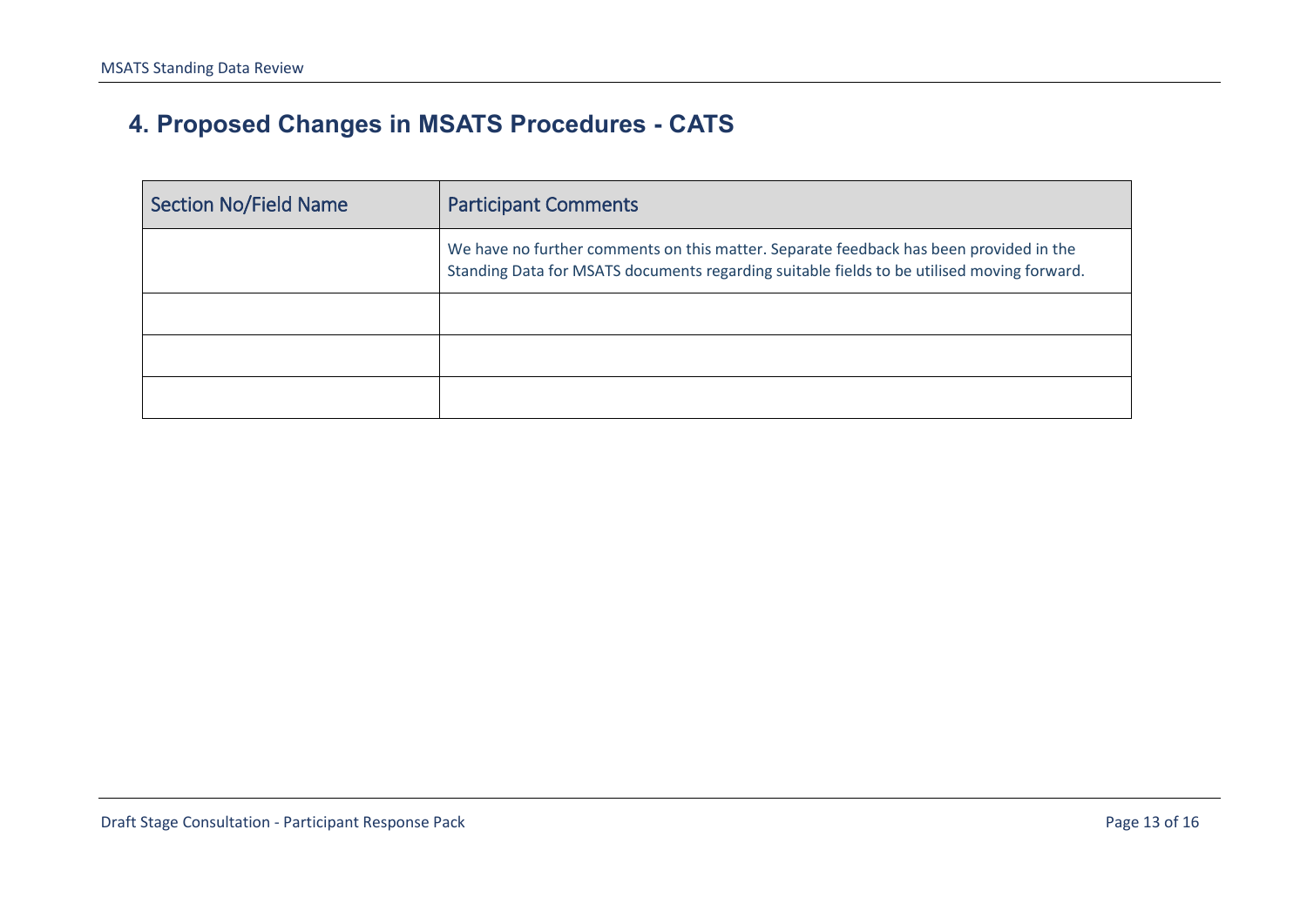## **5. Proposed Changes in Standing Data for MSATS Guideline**

| <b>Section No/Field Name</b>            | <b>Participant Comments</b>                                                                                                                                                                                                                                            |
|-----------------------------------------|------------------------------------------------------------------------------------------------------------------------------------------------------------------------------------------------------------------------------------------------------------------------|
| Section 4 / Various                     | We believe the following fields should not be required for NCONUML:<br>CurrentTransformerLocation<br>$\bullet$<br>CurrentTransformerType<br>Manufacturer<br>Model<br>$\bullet$<br>We suggest the NCONUML is added to the NOT USED list.                                |
| Section 4 / GPS*                        | We note that the Standing Data for MSATS document does not agree with 4.6.3 in DRAFT<br>determination report in relation to when the information is mandatory. However, we<br>recommend no further updates are required in Standing data for MSATS document.           |
| Section 4 / ReadTypeCode                | We believe that ReadTypeCode does not cater for Type 7 and NCONUML NMIs when this field is<br>REQUIRED. We suggest that further enumerators are added to the listing to reflect these NMI<br>classification codes appropriately.                                       |
| Secton 4 / Use                          | We believe that Use does not cater for Type 7 and NCONUML NMIs when this field is REQUIRED.<br>We suggest that further enumerators are added to the lisiting to reflect these NMI classification<br>codes appropriately.                                               |
| Section 4 / Next Scheduled Read<br>Date | We would like confirmation on whether Next Scheduled Read Date is required to be populated<br>for NCONUML NMIs. Note that we believe that this should not be populated for NCONUML given<br>that actual metering data will be provided to the market each trading day. |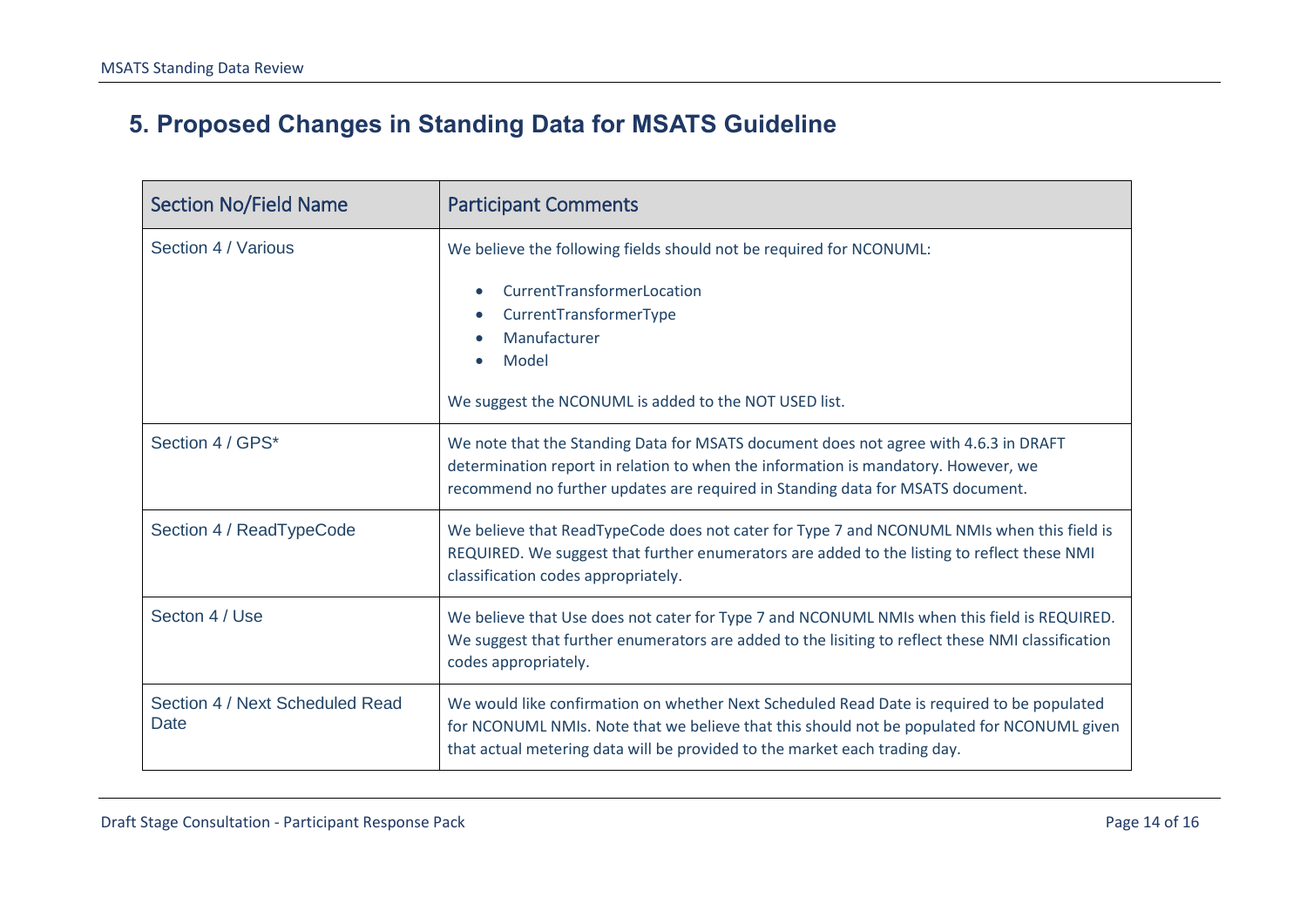| <b>Section No/Field Name</b>               | <b>Participant Comments</b>                                                                                                                                                                                                                                  |
|--------------------------------------------|--------------------------------------------------------------------------------------------------------------------------------------------------------------------------------------------------------------------------------------------------------------|
| Section 4 / Various                        | We believe that the following fields should not be required for NCONUML:<br>VoltageTransformerLocation<br>$\bullet$<br>VoltageTransformerType<br>$\bullet$<br>VoltageTransformerRatio<br>$\bullet$<br>We suggest that NCONUML is added to the NOT USED list. |
| Section 7 / Shared Isolation Point<br>Flag | We believe that the SharedIsolationPointFlag should not be MANDATORY for NCONUML.                                                                                                                                                                            |
| Section 11                                 | We note that the heading on Column 1 of Table 18 Valid Test Result Codes incorrectly shows<br>ControlledLoad.                                                                                                                                                |